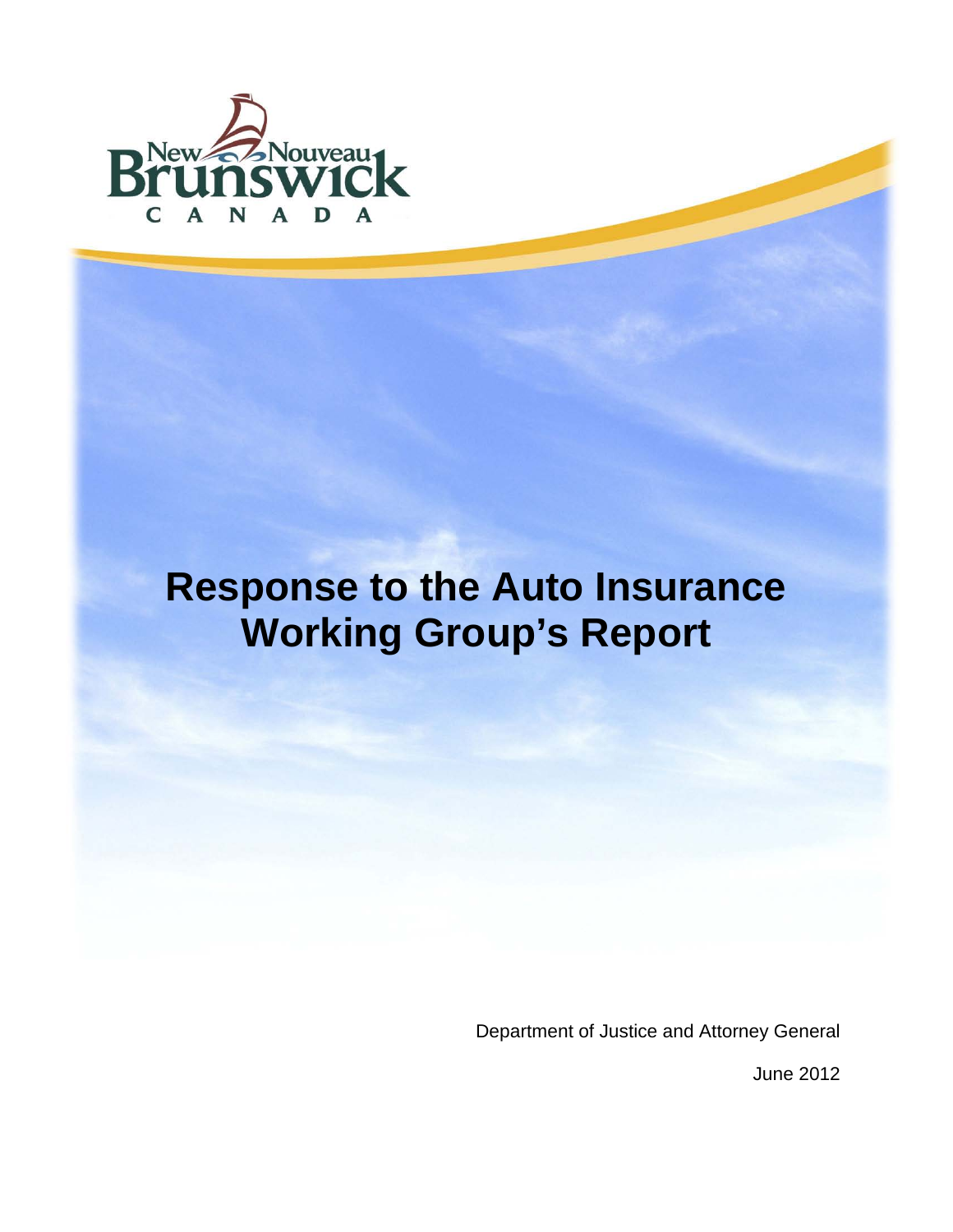# **Table of Contents**

| Response to Auto Insurance Working Group's Recommendations: |  |
|-------------------------------------------------------------|--|
|                                                             |  |
|                                                             |  |
|                                                             |  |
|                                                             |  |
|                                                             |  |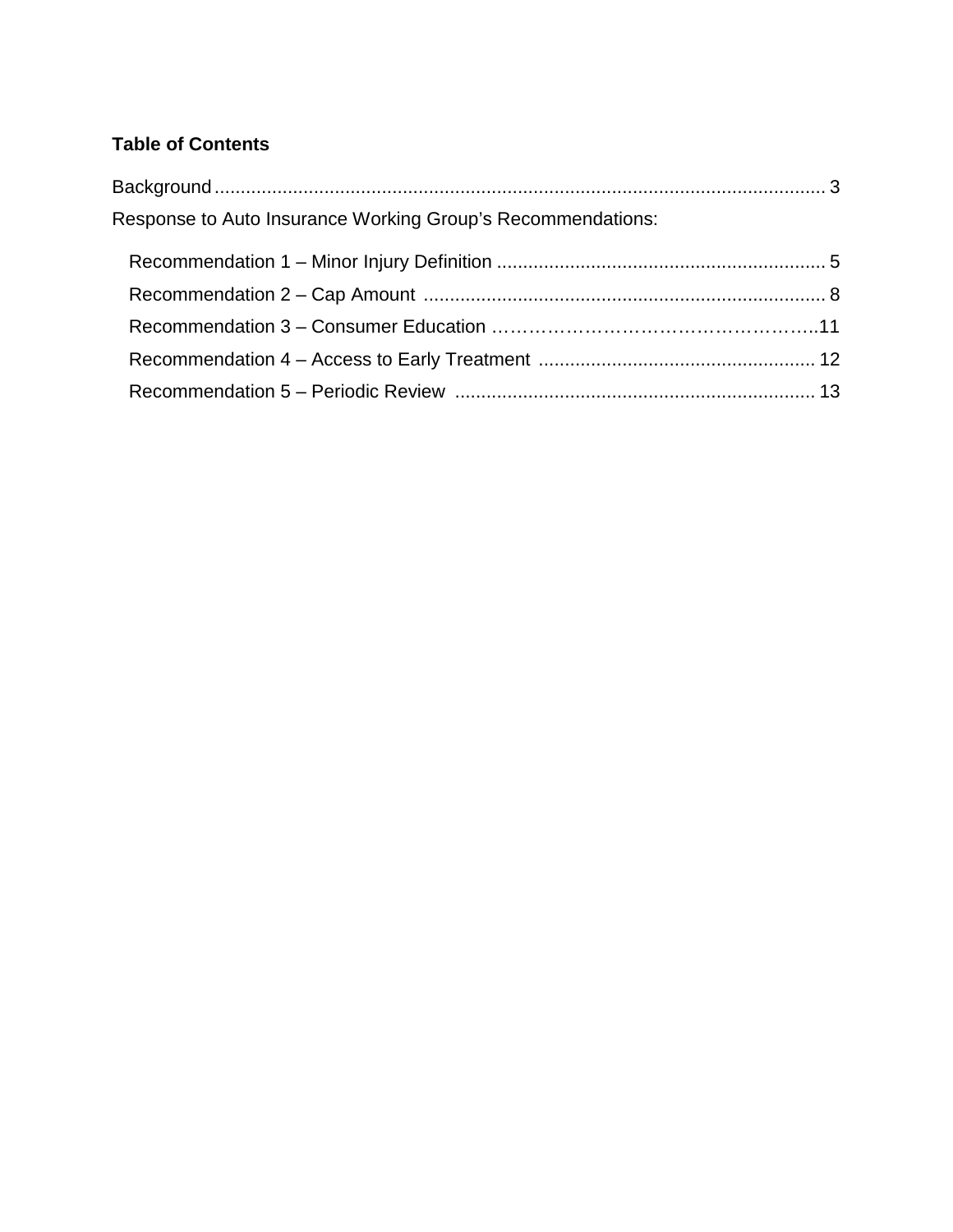# **Background**

Beginning in 2000, New Brunswickers were faced with limited access to automobile insurance and rising automobile insurance premiums. Information received from the insurance industry at the time indicated that a primary factor behind rising premiums was the rising cost of settling injury claims and particularly pain and suffering awards for soft tissue injury claims.

In an attempt to resolve the cost and availability issues, New Brunswick introduced several reforms, including introducing, in 2003, a limit on awards for non-pecuniary general damages (i.e., damages for pain and suffering) for "minor personal injuries". "Minor personal injury" was defined as follows:

"minor personal injury" means an injury that does not result in

*(a)* permanent serious disfigurement, or

*(b)* permanent serious impairment of an important bodily function caused by continuing injury which is physical in nature;

"serious impairment" means an impairment that causes substantial interference with a person's ability to perform their usual daily activities or their regular employment.

The Regulation set the limit on non-pecuniary general damage awards at \$2500.

Under the Regulatory regime, an individual who suffers an injury that does not fall within the definition of "minor personal injury" is not subject to the cap and can receive full nonpecuniary damages. Further, the cap does not limit other damages such as loss of income or cost of future care.

In January 2011, government established the *Auto Insurance Working Group*. The Working Group was given a mandate to review the adequacy of the \$2500 cap and the current definition of "minor personal injury". Government's objective was to ensure that the system treats victims of motor vehicle accidents fairly, while at the same time ensuring that auto insurance remains accessible and affordable for all New Brunswickers. The Working Group held public sessions in seven communities. A total of 41 individuals spoke before the Working Group at these sessions. The Working Group also received submissions from other stakeholders. The Working Group released its report in November 2011. The Working Group made the following five recommendations:

1. The current definition of "minor personal injury" be discarded, and replaced with a new definition set out in the report;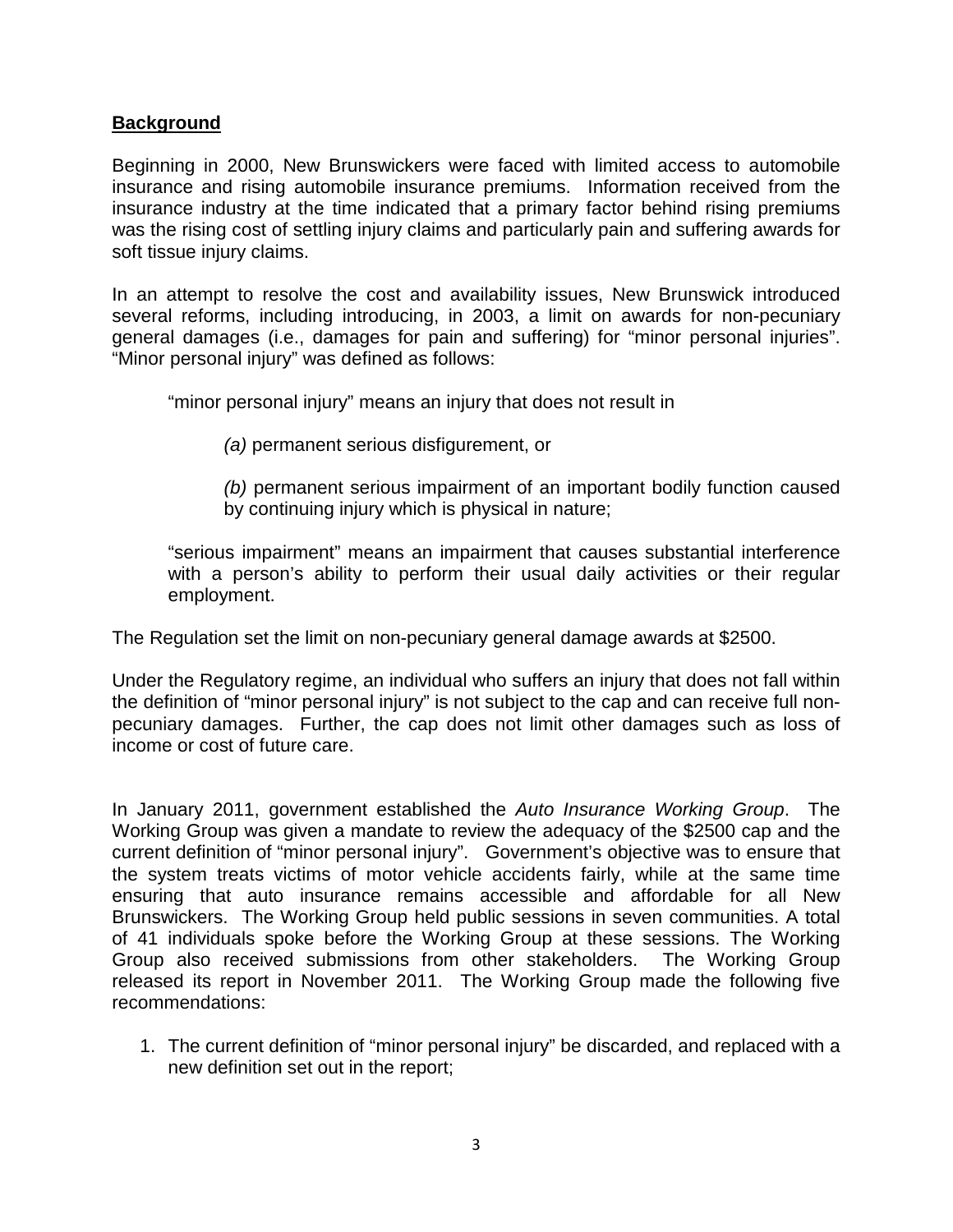- 2. The cap amount be increased to between \$4000 and \$6000 and be indexed annually to CPI;
- 3. Government develop an information package on the rights of persons injured in an automobile accident;
- 4. Government adopt a protocol to allow accident victims early access to treatment;
- 5. Government develop a continuing review process.

The Chair of the Working Group acknowledged that the last three of the above recommendations dealt with issues beyond the mandate provided to the Working Group.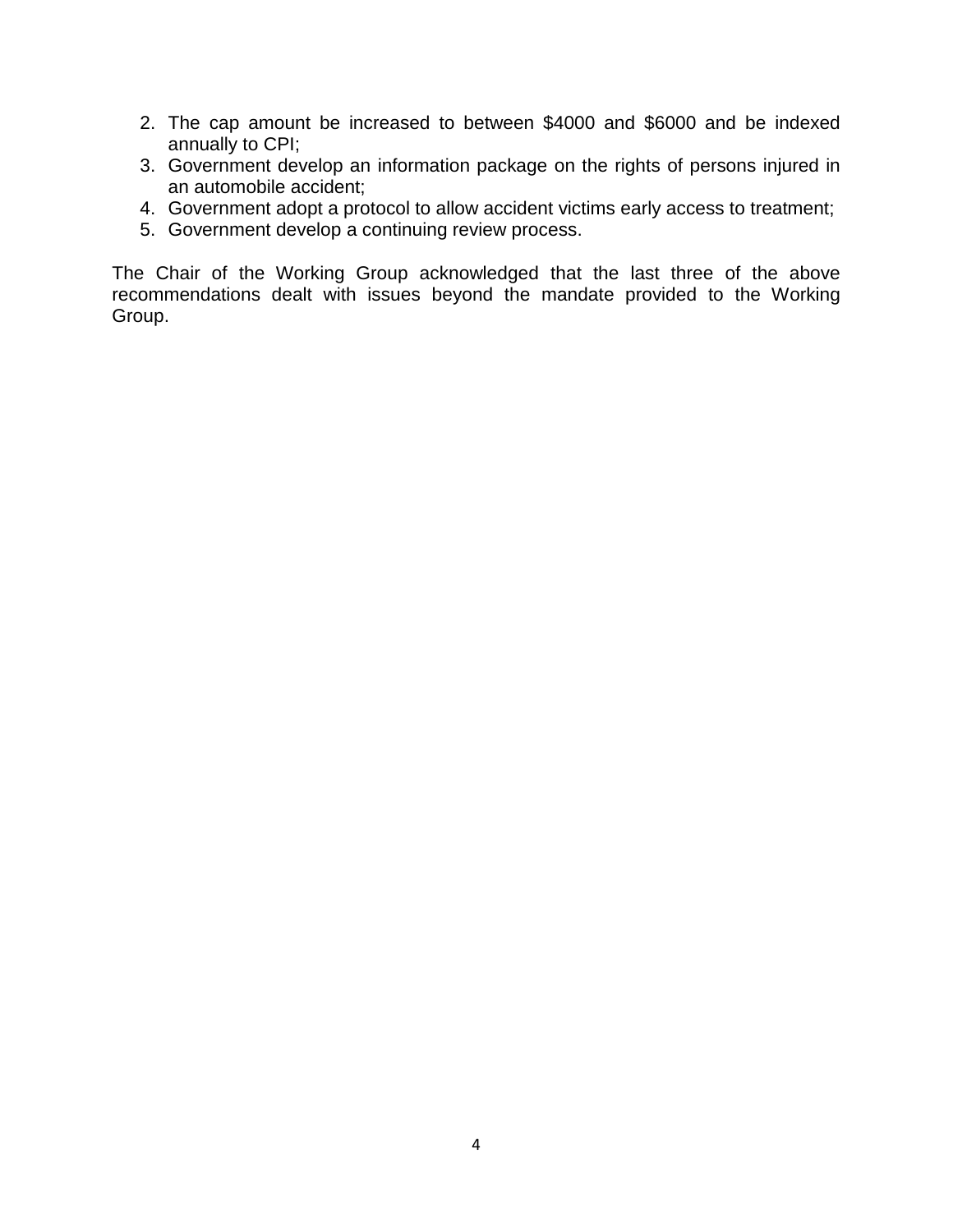# **Response to Auto Insurance Working Group's Recommendations**

# **Recommendation # 1 - Definition of "minor personal injury"**

The Working Group recommended that the existing definition of "minor personal injury" be replaced with the following definition:

*A minor personal injury is a sprain or strain or whiplash-associated disorder, or a combination thereof, which results in minor consequences to a person's life. "Minor consequences" means that neither the impairments nor the limitations resulting from the injury last more than six months and a person substantially retains his or her pre-accident bodily functions, level of activities and participation in life.*

The Working Group indicated that presenters appearing before it would describe injuries that were being captured by the cap that they believed surpassed what could reasonably be considered a "minor personal injury". The Working Group indicated that while such examples were not frequent, a new definition was required to prevent such injustices.

#### Analysis

The Department reviewed the Working Group's proposed definition and found that it raises questions of ambiguity and that it is very restrictive in that very few injuries would be classified as a "minor personal injury."

If the regulation is amended to include a definition that is vague and creates a lack of certainty, this could require a case by case determination and likely result in increased litigation, the cost of which is unknown. We also have concerns about a time period being used to determine the definition of "minor personal injury.

The Department also engaged an actuarial firm to estimate the impact on premiums of the definition proposed by the Working Group. The actuaries estimated that approximately 81% of claimants are captured by the definition. Based on these findings, the closed claim study indicated that, at most, only 22% of total claimants would be captured by the proposed definition. This represents a significant reduction in the number of claimants who would be subject to the cap. Further, after considering the limitations of the proposed definition, it is expected that the percentage of claimants who would be subject to the cap would be substantially less and perhaps as low as 1% of total claimants.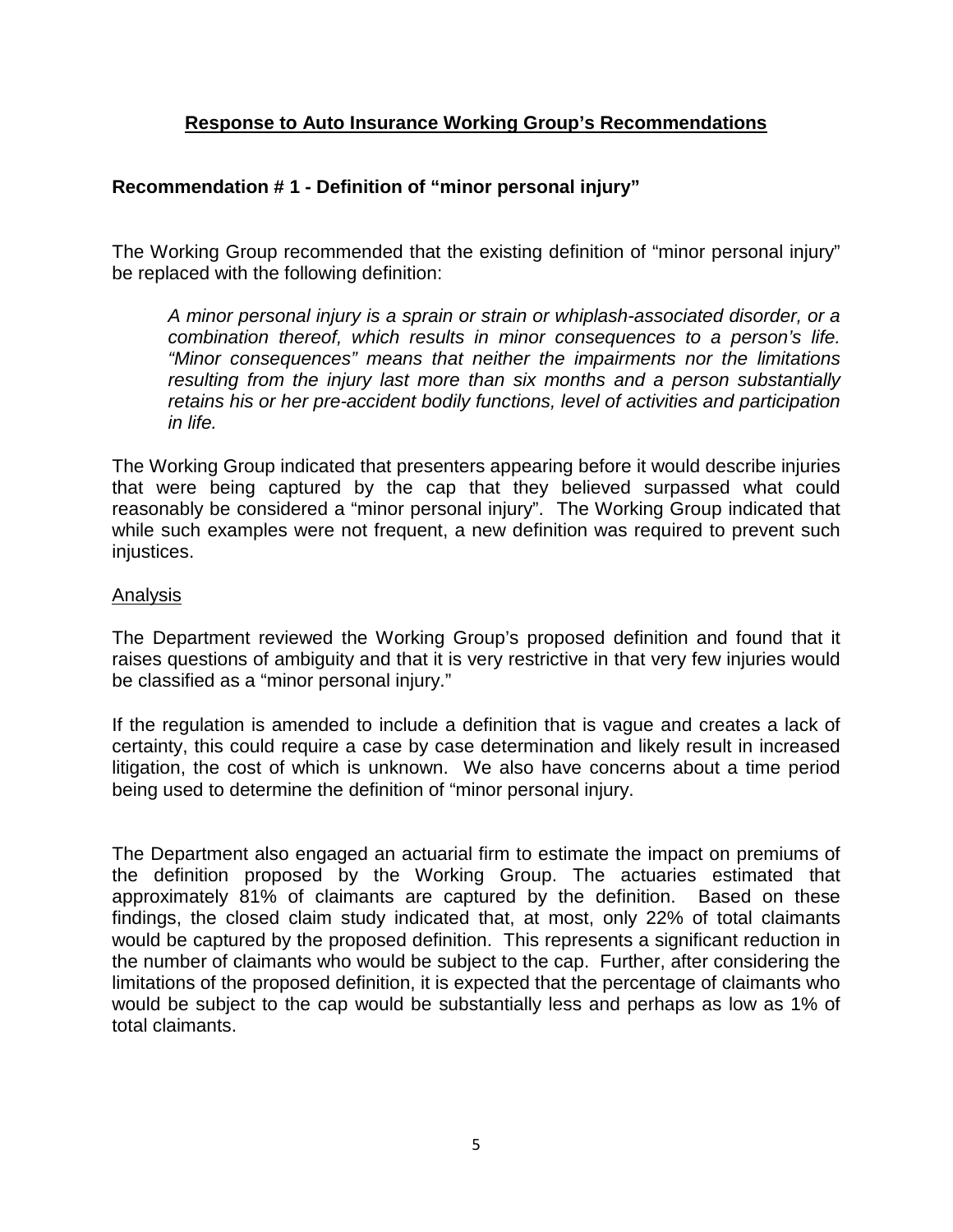Without considering any impact on claims frequency or any adjustment of the cap amount, the proposed definition would result in an increase in bodily injury premiums of 42 to 49%. In addition, any of the following factors would lead to a greater increase in premiums:

- An increase in the cap amount beyond the current \$2500;
- An increase in the frequency of claims;
- The expected increase in litigation given the lack of clarity in the proposed definition;
- An associated increase in amounts paid for other types of damages such as loss of wages, cost of care, and accident benefits.

The Department supports the Working Group's recommendation that the current definition be discarded. We believe that the percentage of accident victims being captured by the existing definition is too large and the compensation paid for certain injuries should not be limited by the cap. However, the adoption of the Working Group's proposed definition would result in a too great of a shift to the opposite end with very few injuries being captured and move the Province very close to the pre-cap days. This would result in a significant increase in premiums and would have a negative impact on the affordability and accessibility of automobile insurance for New Brunswick consumers.

### Response

The Department proposes a new draft definition of "minor personal injury" to address the issues identified with the Working Group's definition and to ensure that the system balances the need for fairness to accident victims with the goal of a stable insurance system in which all New Brunswickers can access affordable automobile insurance.

The following definition is proposed:

"Minor personal injury" means any of the following injuries, including any clinically associated sequelae, that do not result in serious impairment or in permanent serious disfigurement:

(a) a contusion (b) an abrasion (c) a laceration (d) a sprain (e) a strain (f) a subluxation (g) a whiplash associated disorder, and (h) a fracture of a bone that is not weight-bearing.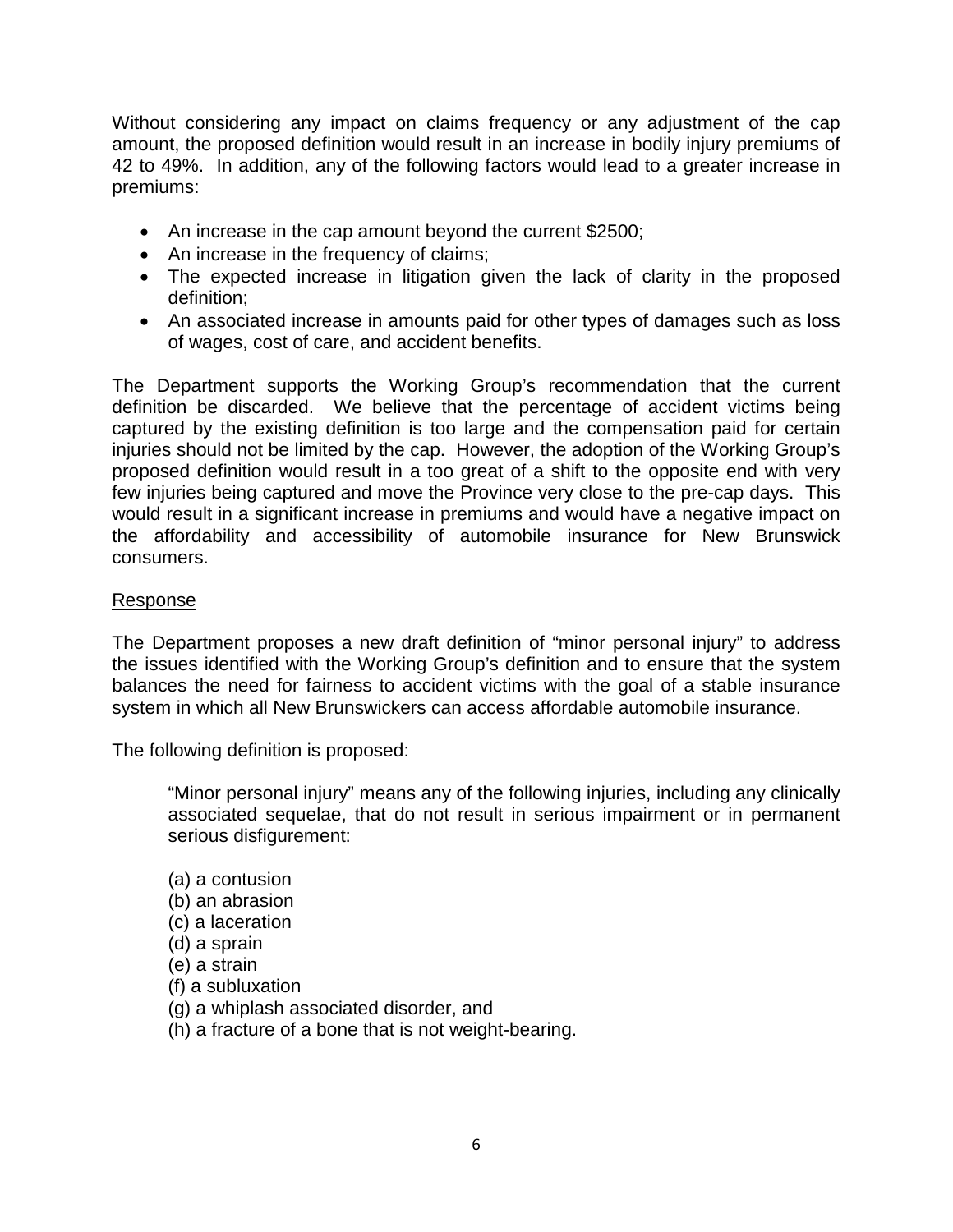The Department also proposes the following definition for serious impairment:

"serious impairment", in respect of a claimant, means an impairment of a physical or cognitive function that meets all of the following:

(i) the impairment results in a substantial inability to perform any or all of the following:

(A) the essential tasks of the claimant's regular employment, occupation or profession, despite reasonable efforts to accommodate the claimant's impairment and the claimant's reasonable efforts to use the accommodation to allow the claimant to continue the claimant's employment, occupation or profession,

(B) the essential tasks of the claimant's training or education in a program or course that the claimant was enrolled in or had been accepted for enrolment in at the time of the accident, despite reasonable efforts to accommodate the claimant's impairment and the claimant's reasonable efforts to use the accommodation to allow the claimant to continue the claimant's training or education,

(C) the normal activities of the claimant's daily living,

(ii) the impairment has been ongoing since the accident, and

(iii) the impairment is expected not to improve substantially,

Our actuaries have assessed the cost implications of the new definition and estimate that the percentage of claimants subject to the cap would reduce from 81% under the current definition to 71% under the proposed definition, resulting in 10% fewer claimants being subjected to the minor injury cap than are currently captured. They estimate that if the cap was to remain at \$2500 and there was no change in frequency of claims, there would be approximately a 13% increase in bodily injury premiums.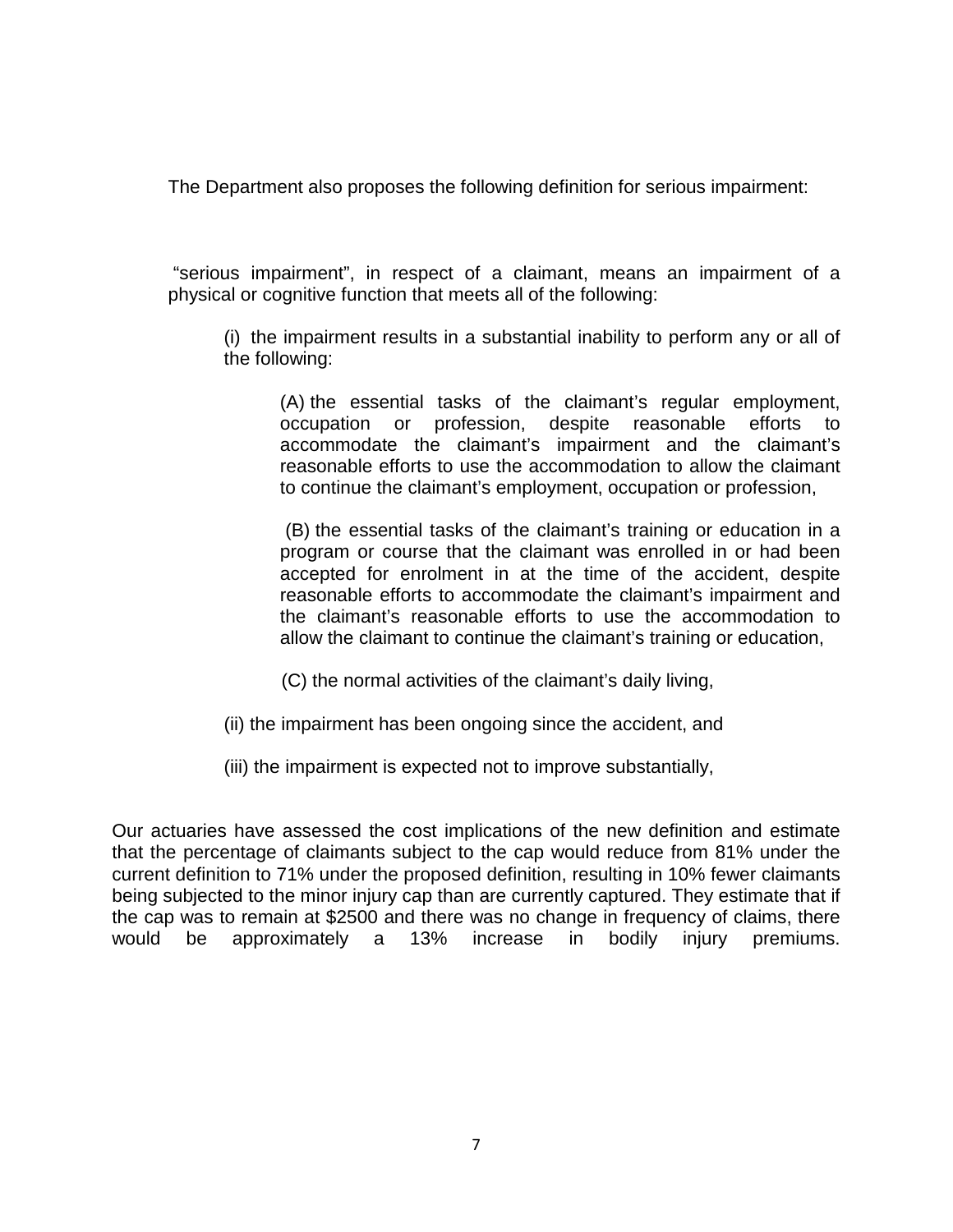# **Recommendation #2 - The amount of the cap**

As stated, the current cap for non-pecuniary general damages is \$2500. Based on its review, the Working Group concluded that the current \$2500 cap is too low. The Working Group did not make a definitive recommendation on a specific cap amount. The Working Group considered the Nova Scotia cap of \$7500, but noted that the definition of "minor personal injury" in Nova Scotia differed from its recommended definition. It also indicated that there were other differences in the two provinces' systems. In the end, the Working Group recommended that the cap amount be increased to an amount between \$4000 and \$6000.

#### Impact of Department's definition and the amount of Cap

Our actuaries analyzed the impact on premiums of the definition of "minor personal injury" as proposed by the Department. They also analyzed the impact of increasing the cap amount to \$4000, \$6000 and \$7500, respectively. They estimate that if the cap was to increase to \$7500 with the Department's proposed definition and there was no change in frequency of claims, there would be a 28% increase in bodily injury premiums. The estimated increase to bodily injury claims costs for each amount is as follows:

Cap Amount

| \$2500 | 13.1% |
|--------|-------|
| \$4000 | 18.2% |
| \$6000 | 24.4% |
| \$7500 | 28.4% |

#### Frequency of Claims

One of the most contentious issues is the effect of any reform on the frequency of claims. Our actuaries looked at 15 years of claims frequency data starting with 1996. Claims frequency hit its peak in 1999 and has been declining since then. The introduction of the 2003 reforms led to a sharp decline in the second half of 2003. Our actuaries are of the opinion that it is unlikely that a change in the definition, alone, would impact the claim frequency, but an increase in the cap amount could cause the frequency rate to increase. However, Nova Scotia increased its cap to \$7500 from \$2500 in 2010 and to date the aggregated industry data through to the first half of 2011 does not indicate an increase in the bodily injury coverage frequency rate.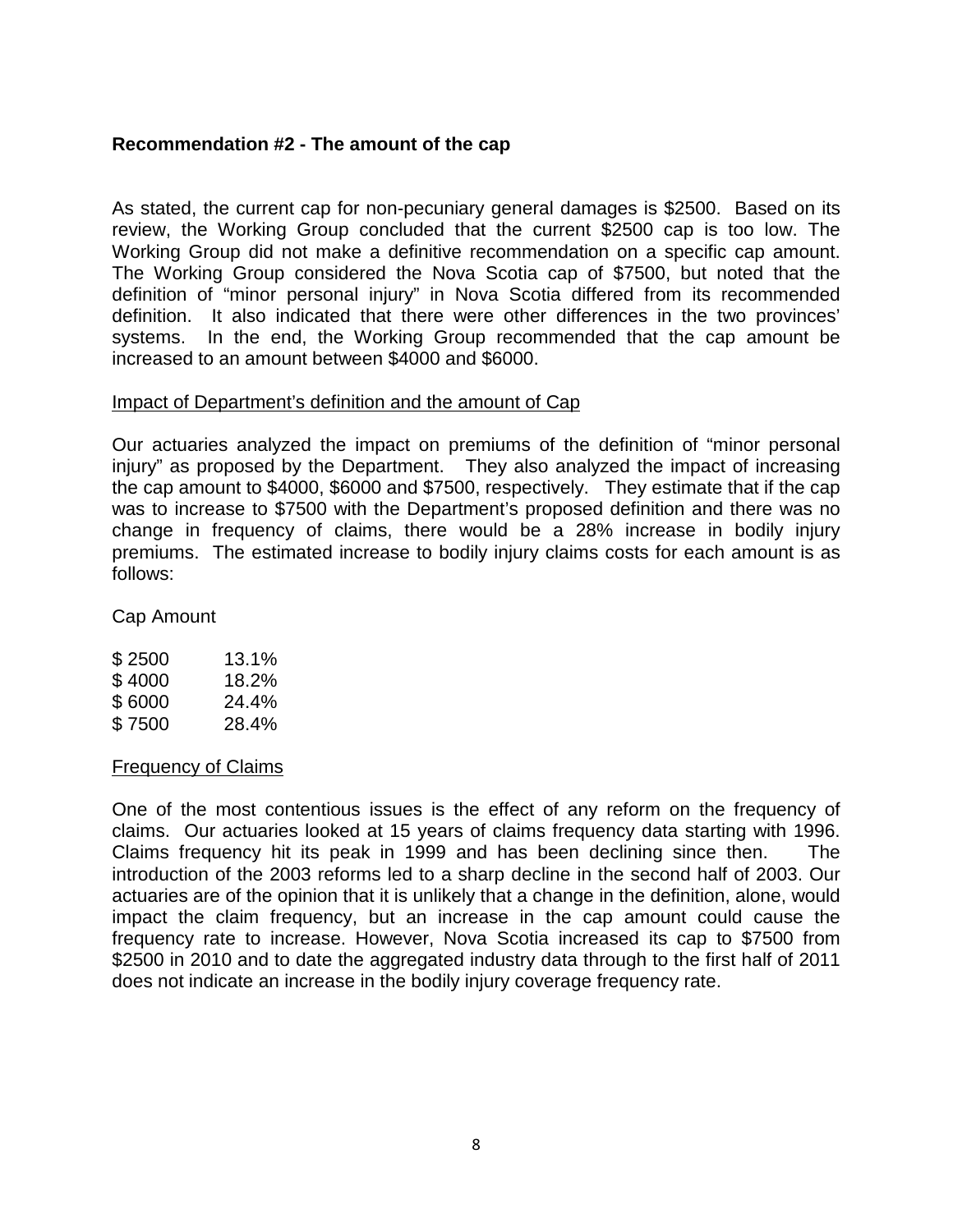The required premium represents what insurance companies must charge to cover expected average claim costs and loss adjustment expenses, operating expenses and after-tax Return on Equity (ROE). Under the current regime, the estimated required premium is approximately \$691. The required premium is expected to increase if a new definition is adopted and/or if the cap amount is increased. The following estimations again account for frequency:

### **Estimated ALL Coverages Required Average Premium (Including changes to Medical/Rehab & Uninsured Motorists) Proposed Definition**

| CAP    |           | Change in Frequency of Claims |     |     |  |
|--------|-----------|-------------------------------|-----|-----|--|
|        | <u>0%</u> | <u>5%</u>                     | 10% | 20% |  |
| \$2500 | 716       | 723                           | 730 | 745 |  |
| \$4000 | 723       | 730                           | 737 | 752 |  |
| \$6000 | 730       | 738                           | 746 | 762 |  |
| \$7500 | 735       | 743                           | 752 | 768 |  |

The average street premium represents what insurers are actually charging. Our actuaries analyzed the average written premium per private passenger vehicle for the first half of 2011 and estimated the average street premium for 2012 to be \$782. Based on this information, the average street premium exceeds the average required premium by \$92.

The average street premium also exceeds the required average premium for the proposed definition at various cap amounts, even when factoring in an increase in frequency of claims. Therefore, any increase in the required average premium with the proposed definition together with an increase in the cap amount could be absorbed by insurers, resulting in no increase in premiums charged to consumers.

### Response

The Department recommends that the cap for non-pecuniary general damages be increased to \$7500. The Working Group's recommendation of a cap between \$4000 and \$6000 was based on its proposed definition of "minor personal injury". As indicated, the Working Group's proposed definition of "minor personal injury" is very limiting in that it does not capture many injuries and risks a return to the pre-definition or pre-cap era. The definition proposed by the Department will capture more injuries. Therefore, in recognition of that fact, it recommends a \$7500 cap.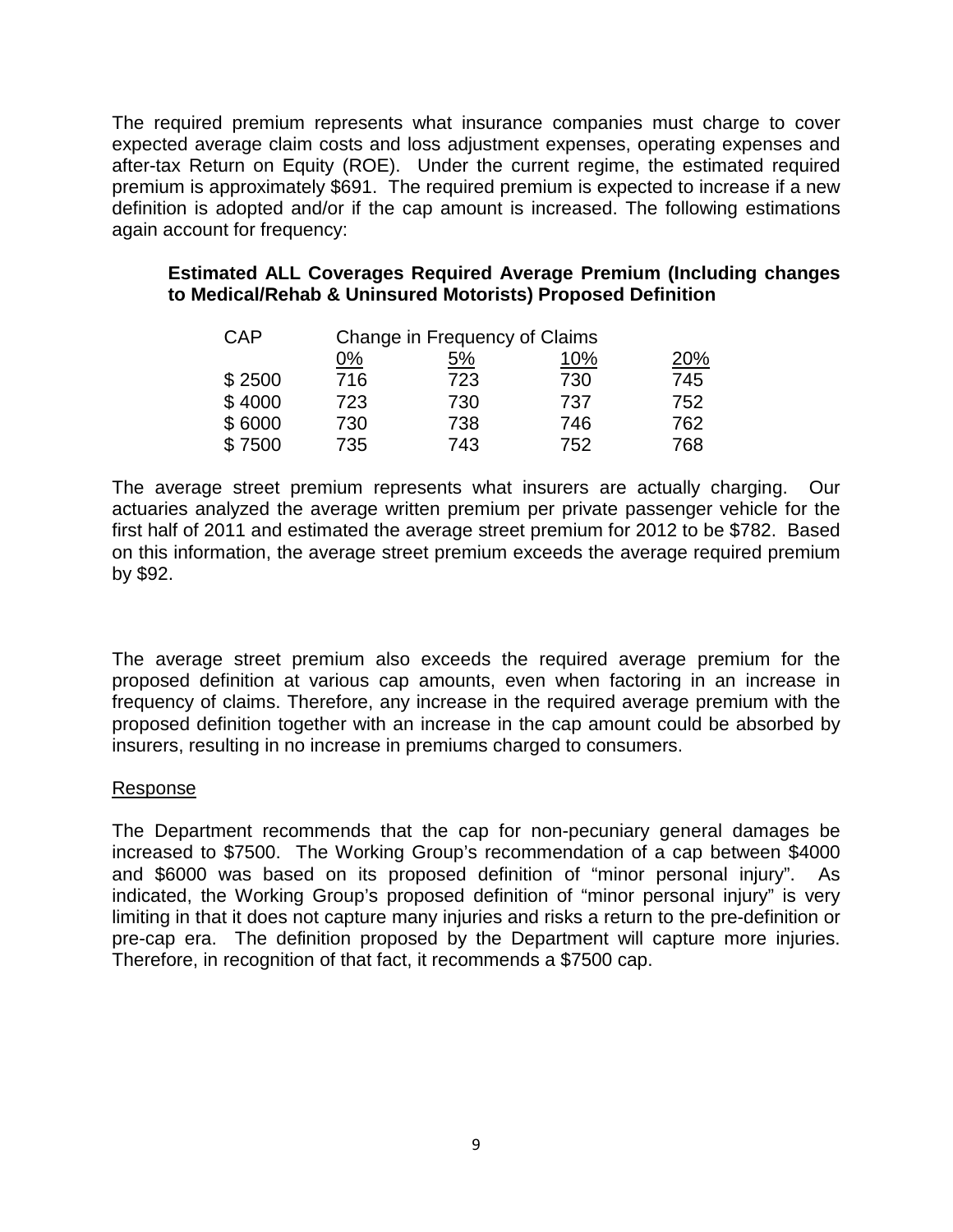### Indexing of the Cap

In addition to proposing a new amount for the cap, the Working Group also recommended that the cap amount be indexed annually to the Consumer Price Index (CPI).

#### Response

Both Alberta and Nova Scotia require that the cap amount be adjusted annually, based on CPI. The Department recommends accepting the Working Group's recommendation to have the cap amount indexed annually in relation to CPI.This allows the amount of damages to increase with the cost of living and avoids having to revisit the cap on a regular basis. There should be a provision that provides for an annual increase in the cap based on the annual average percentage change for the all-items Consumer Price Index for New Brunswick, not seasonally adjusted, published by Statistics Canada, for the previous calendar year. Further, there should be a provision that provides that negative changes do not change the cap amount.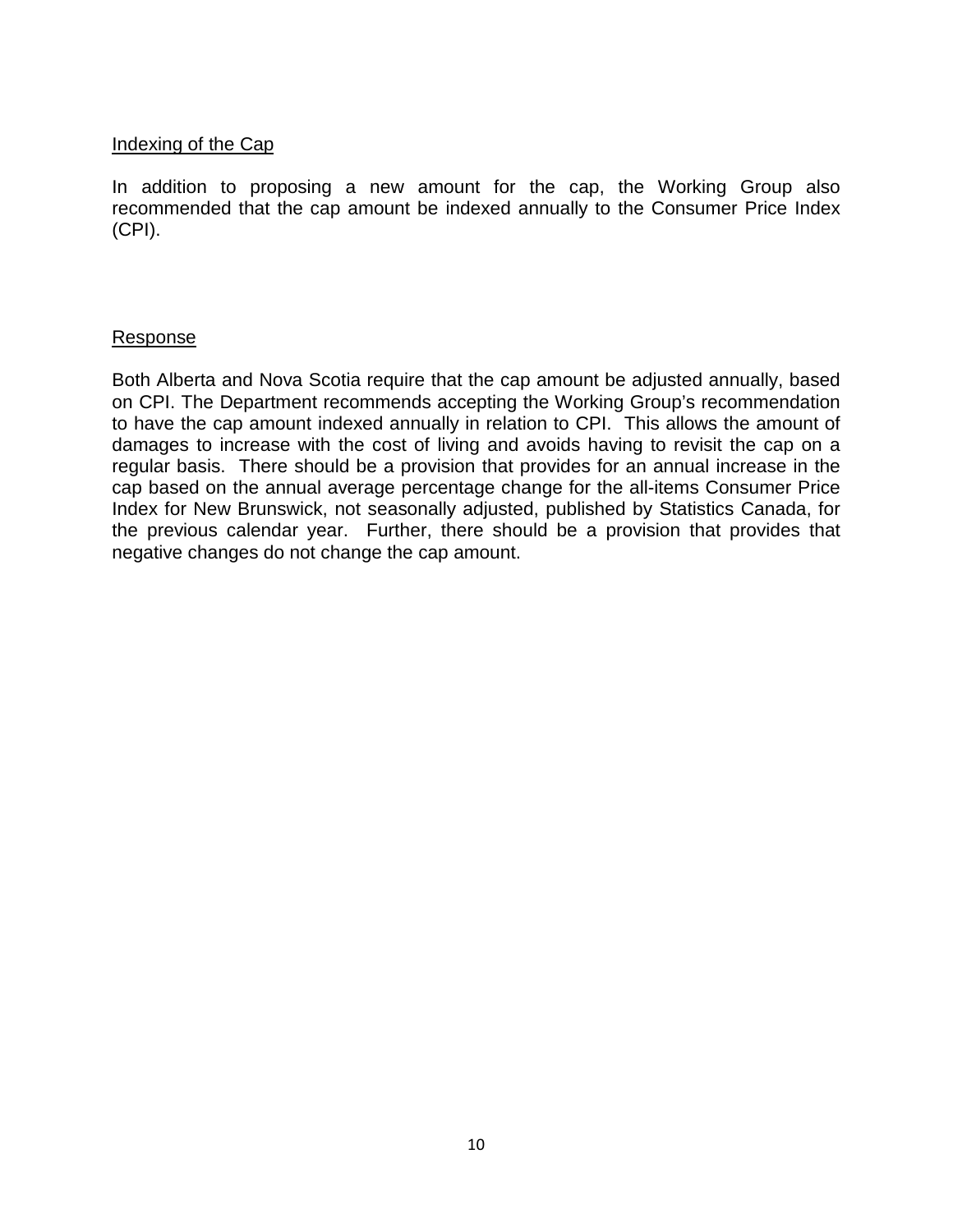# **Recommendation #3 - Educating claimants injured in a motor vehicle accident**

The Working Group recommended that the government develop an information package on the rights of persons injured in an automobile accident. The Working Group recommends that this information package be provided to claimants by an insurance adjuster within 30 days of an accident or the reporting of an accident. The Working Group noted that several consumers indicated that they were stressed and frustrated by their experience post-accident, "trying to navigate the complex, confusing and often unfriendly systems they must overcome if they hope to get a fair settlement for their pain and suffering". Many victims were unclear as to their rights and the process they would need to go through to seek fair settlement.

# Analysis

The Department agrees that an information package should be created as educational material is a significant tool in assisting consumers. Development of such a package should wait until the new definition for "minor personal injury" is finalized. We further recommend that this information should be made widely available through government websites and offices as well as through the offices of those responsible for consumer protection and advocacy rather than specifically relying on adjusters to deliver the package.

The educational materials should have input from:

- The legal community, specifically the plaintiff bar
- Medical professionals
- The insurance industry, including insurance adjusters

### Response

The Office of the Consumer Advocate for Insurance has a mandate that includes developing and conducting educational programs for consumers with respect to insurance.

We recommend that the Consumer Advocate be requested to coordinate the development of a comprehensive information package to include input from all relevant stakeholders.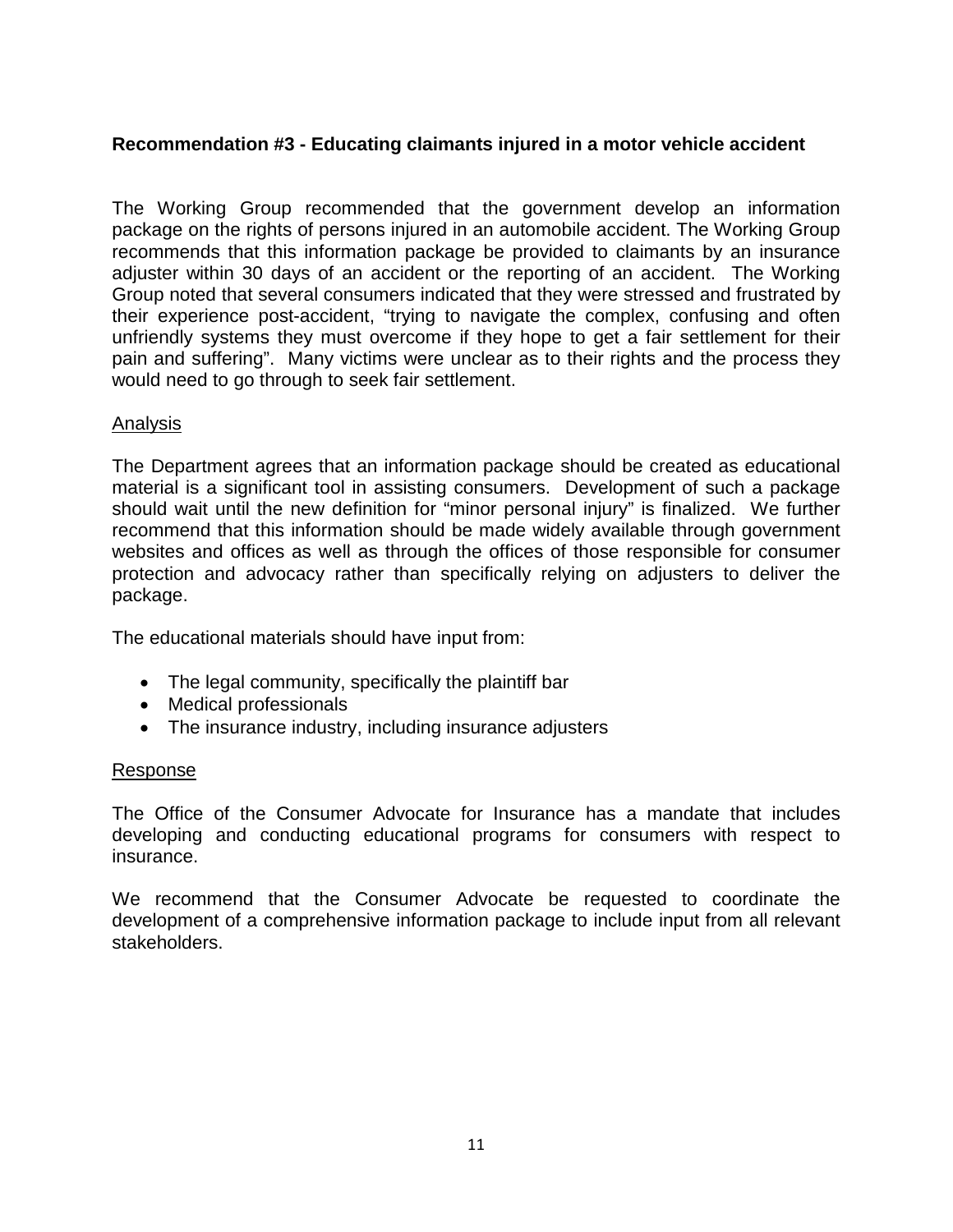# **Recommendation #4 - Access to early care and assessment**

The Working Group recommended that government mandate the Superintendant of Insurance to adopt a protocol to make funds available to allow accident victims early access to treatment.

#### Analysis

The Department agrees with the conclusions drawn by the Working Group that victims need access to treatment early to make a positive difference in final recovery.

Alberta has adopted diagnostic and treatment protocols and it has established a process to promote quicker recovery through earlier access to treatment. In place is a group of health practitioners (physicians, physiotherapists and chiropractors) who can authorize treatment without insurer approval. Patients who are being helped through this treatment process do not need prior approval from insurance companies to begin treatment, and they do not pay out-of-pocket for the treatments. The treatments are preapproved, and care-providers directly bill the insurance companies.

Nova Scotia has reviewed reforms with respect to early access to treatment as well, and is proposing to adopt diagnostic and treatment protocols for minor injuries, based on Alberta's model. The introduction of diagnostic treatment protocols for minor injuries will mean Nova Scotians who are injured in an automobile collision will have direct access to physiotherapy and chiropractic treatment without waiting for approval from an insurer or a physician's referral. In order to implement diagnostic and treatment protocols for minor injuries, the Nova Scotia government will have to develop new regulations as well as introduce changes for the insurance industry and medical professionals involved in treatment.

### Response

The Department will research in more depth the systems in place in Alberta and Nova Scotia when established and determine whether such a system is appropriate for New Brunswick and, if so, develop a proposal for how best to advance the establishment of protocols in New Brunswick. Significant input from key stakeholders in the medical, legal and insurance communities will be required. It should be noted that the process will not develop overnight. The work has been underway for three years in Nova Scotia.